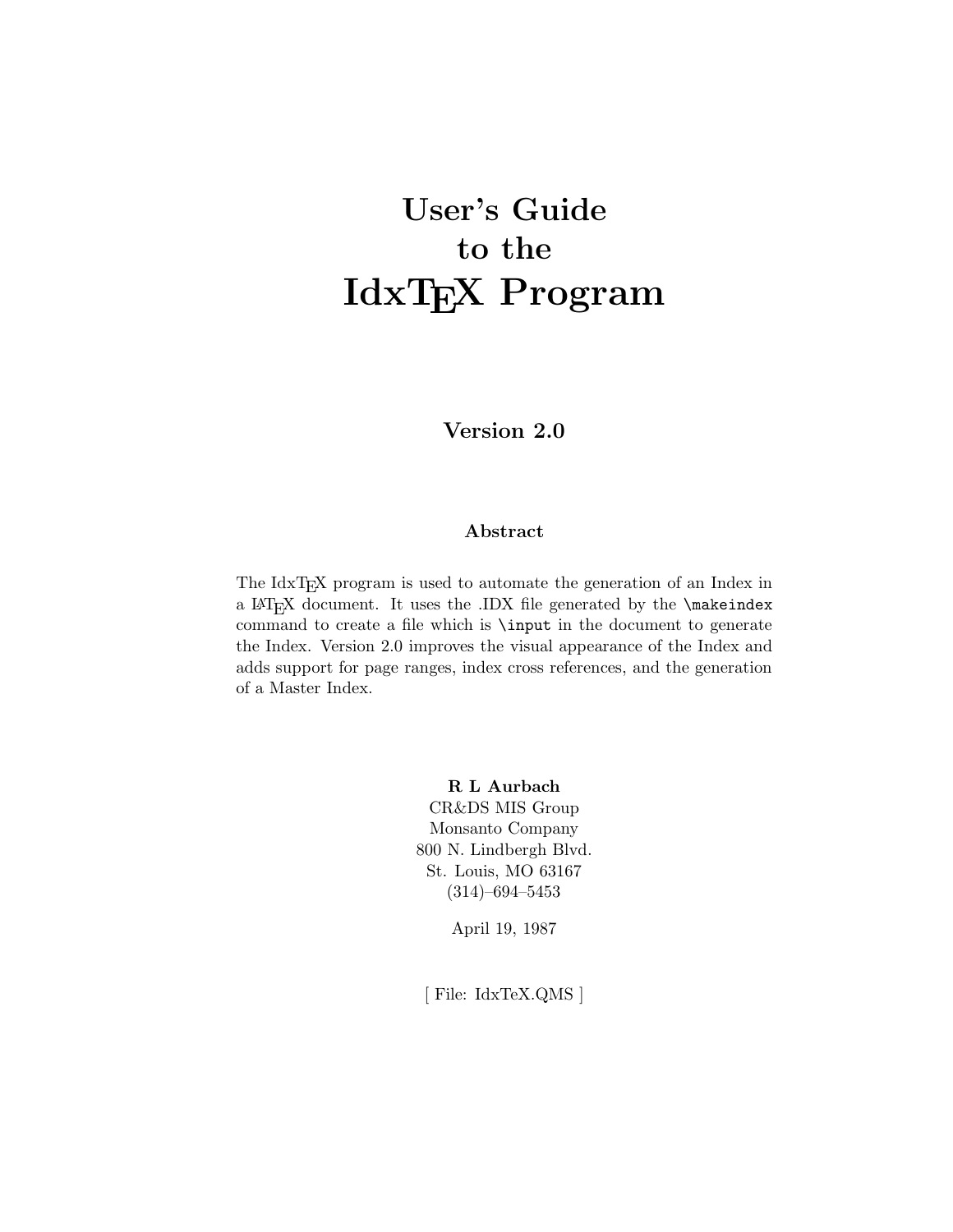# **User's Guide to the IdxTEX Program**

## **The Index Problem**

The LAT<sub>EX</sub> text formatting program is an extremely versatile tool for the generation of high-quality documents. However, its handling of an Index is incomplete.

### LaTEX **Index Processing**

To make an Index using  $\langle \Delta \rangle$ , the writer includes the  $\langle \Delta \rangle$  command in the preamble of the document. This causes an auxiliary file (with file type .IDX) to be generated. For every \index command in the document, a \indexentry command is written to the auxiliary file, containing the text supplied in the \index command and the page number of the page on which the \index command occurred.

It is then the writer's responsibility to use the auxiliary file to create the series of commands needed to format an appropriate index and to insert these commands into the document at the appropriate place.

The entire process is described in Sections 4.5 and C.10.5 of the LAT<sub>E</sub>X *User's Guide and Reference Manual*.

### The IdxT<sub>E</sub>X Solution

While this procedure is capable of generating an effective, high-quality Index, a substantial amount of work is required to convert the auxiliary .IDX file into the appropriate set of commands. The IdxTEX program was written to automate this manual part of the process.

IdxT<sub>EX</sub> uses the .IDX auxiliary file to generate a new file with file type .IND which contains all of the necessary commands to create an attractive, two-column index. This .IND file may then be included in the document at the appropriate place to generate the Index.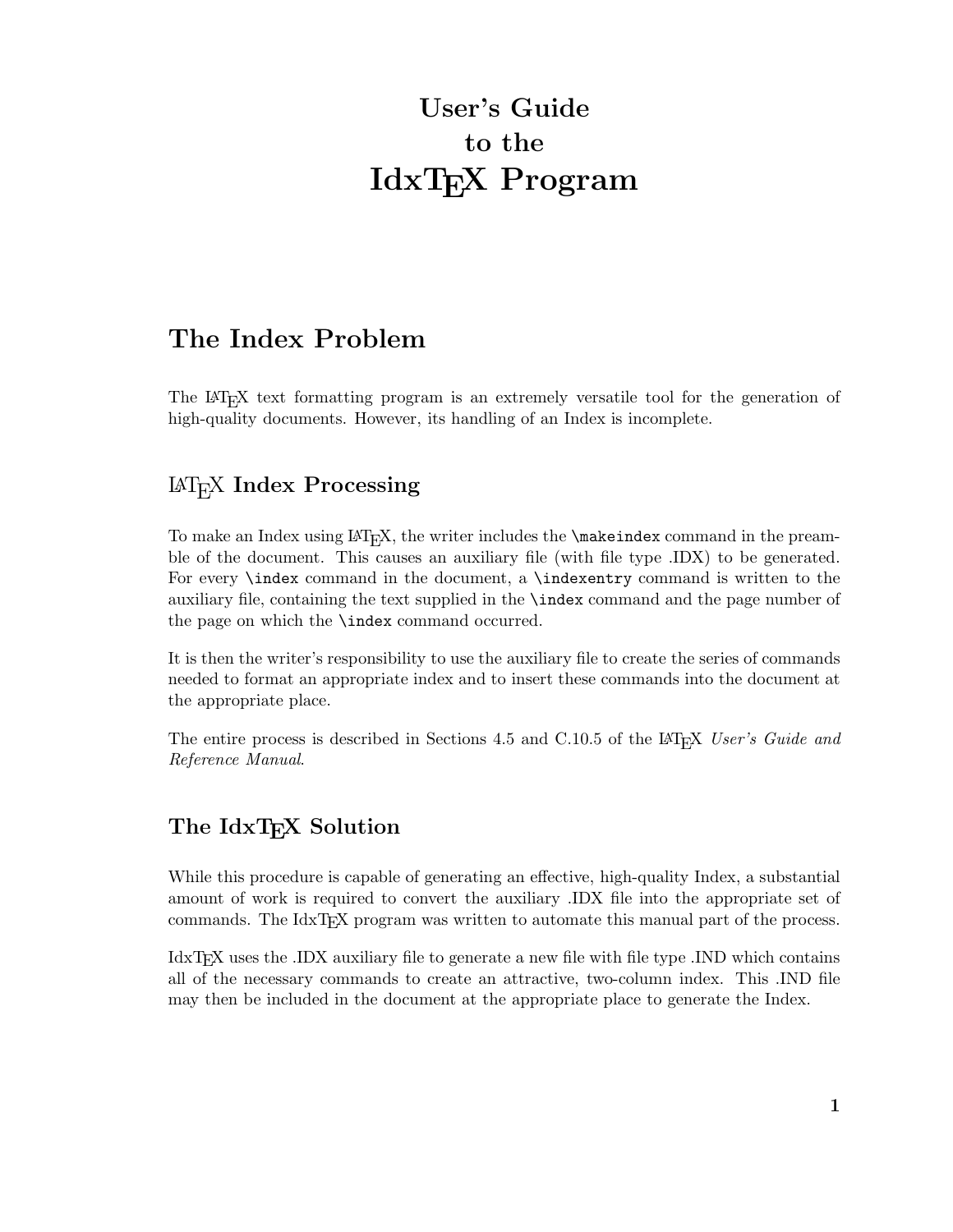### Using IdxT<sub>E</sub>X

#### The IdxT<sub>EX</sub> program

- Generates all of the commands necessary to build the Index, including the **\begin{theindex}** and \end{theindex} commands.
- Generates an alphabetized, two-column index.
- Supports three levels of indexing index items, index subsubitems.
- *•* Supports special formatting of ranges of consecutive page numbers, to enhance the visual appearance of the Index.
- Supports highlighting effects such as boldface, italics, etc., in the index items, while maintaining proper alphabetization of entries.
- Supports highlighting effects (boldface, italics, and underlining) of page numbers.
- Supports the use of LAT<sub>E</sub>X commands, including **\verb** commands, in the index items, while maintaining proper alphabetization of entries.
- Supports references within one index entry to other index entries.
- *•* Supports the generation of a Master Index for a set of documents.

# Using  $IdxTr[X]$

The IdxT<sub>EX</sub> program is easy to use. However, like BIBT<sub>EX</sub>, there are a number of steps necessary to generate the index and to get it included properly in your document.

| Command<br>Definition     | The IdxT <sub>F</sub> X program is a foreign DCL command. <sup>1</sup>                                                                                                                                                                                            |
|---------------------------|-------------------------------------------------------------------------------------------------------------------------------------------------------------------------------------------------------------------------------------------------------------------|
| Preparing the<br>Document | Include the <b>\makeindex</b> command in the preamble area of the docu-<br>ment source file (i.e., between the \documentstyle and \begin{document}<br>commands). Also, include the appropriate <b>\index</b> commands (as<br>described below) in the source file. |

<sup>1</sup>On the Monsanto BB1T VAXcluster, the IdxTeX symbol is defined by issuing the CRLSETUP command.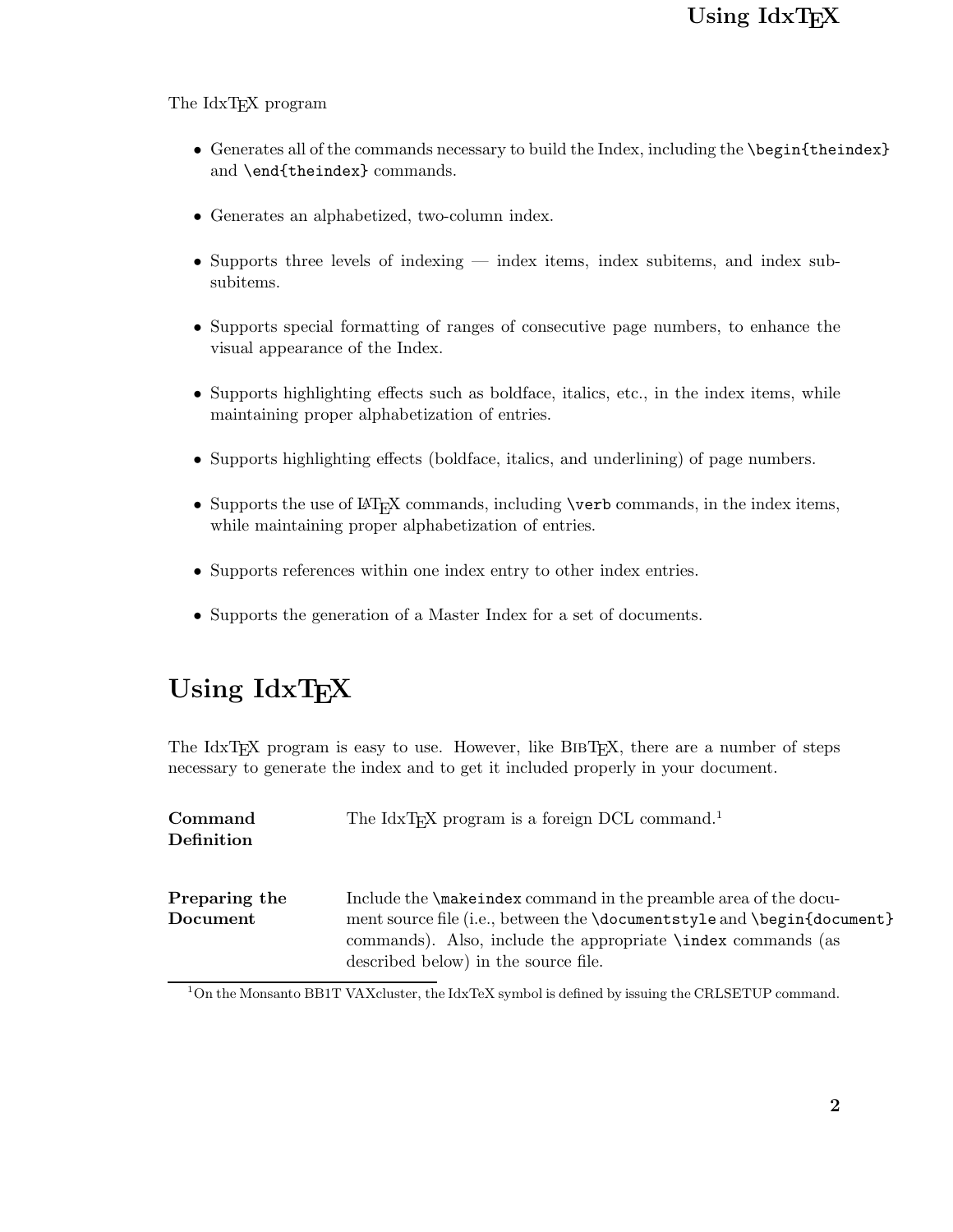| Generate<br>the IDX File | Use $\text{LipX}$ to generate an initial form of the document. $\text{LipX}$ will<br>generate an auxiliary file which has the same filename as the main<br>document file and a filetype of .IDX.                                                                                                                                                                                                                                                                                                                                                                                                                                                                                               |
|--------------------------|------------------------------------------------------------------------------------------------------------------------------------------------------------------------------------------------------------------------------------------------------------------------------------------------------------------------------------------------------------------------------------------------------------------------------------------------------------------------------------------------------------------------------------------------------------------------------------------------------------------------------------------------------------------------------------------------|
| Run IdxTFX               | Use IdxT <sub>F</sub> X to generate the formatted index file.                                                                                                                                                                                                                                                                                                                                                                                                                                                                                                                                                                                                                                  |
|                          | \$ IdxTeX<br>$[70C=\{ARTICLE   REPORT \}]$<br>file                                                                                                                                                                                                                                                                                                                                                                                                                                                                                                                                                                                                                                             |
|                          | where "file" is the filename of the .IDX file. IdxT <sub>F</sub> X generates a file<br>with the same filename as the .IDX file and a filetype of .IND.                                                                                                                                                                                                                                                                                                                                                                                                                                                                                                                                         |
|                          | The /TOC qualifier is optional. If you specify it, you must specify<br>either the value ARTICLE or the value REPORT. The /TOC qualifier is<br>used to add an entry into the Table of Contents for the Index. The<br>standard document styles ( <i>article</i> and <i>report</i> ) do not automatically<br>make a Table of Contents entry for the Index. If you want the<br>Index to be listed in the Table of Contents, you must use the TOC<br>qualifier. The value ARTICLE should be used with documents which<br>use the <i>article</i> document style or one of its derivatives. The value<br><b>REPORT</b> should be used with documents which use the report or book<br>document styles. |
|                          | <b>Note</b>                                                                                                                                                                                                                                                                                                                                                                                                                                                                                                                                                                                                                                                                                    |
|                          | A number of document styles have been developed which<br>automatically include a Table of Contents entry for the<br>Index <sup>2</sup> . You <b>should not</b> use the $/TOC$ qualifier with one<br>of these document styles. If you do, the Index will be<br>listed in the Table of Contents twice.                                                                                                                                                                                                                                                                                                                                                                                           |
| Generate<br>the Document | Insert the command \input{file.IND} into your document source<br>file just before the <b>\end{document}</b> command.                                                                                                                                                                                                                                                                                                                                                                                                                                                                                                                                                                           |
|                          | Finally, run the document through $\mathbb{A}T_{F}X$ twice (to make sure that<br>the Table of Contents includes the page reference for the Index).<br>Your document is now complete, including a formatted Index.                                                                                                                                                                                                                                                                                                                                                                                                                                                                              |

## **Special Features**

The IdxT<sub>E</sub>X program attempts to perform all of the operations needed to generate an Index which you can be proud of. Of course, the quality of the Index is a function of the amount of effort you put into your writing — the program can only generate index entries for items you tell it to index for you. But if you do a good job of generating index entries, IdxTEX should do a good job formatting them for you.

<sup>2</sup>Examples of these styles include the Monsanto *pamphlet*, *manual*, and *memo* styles.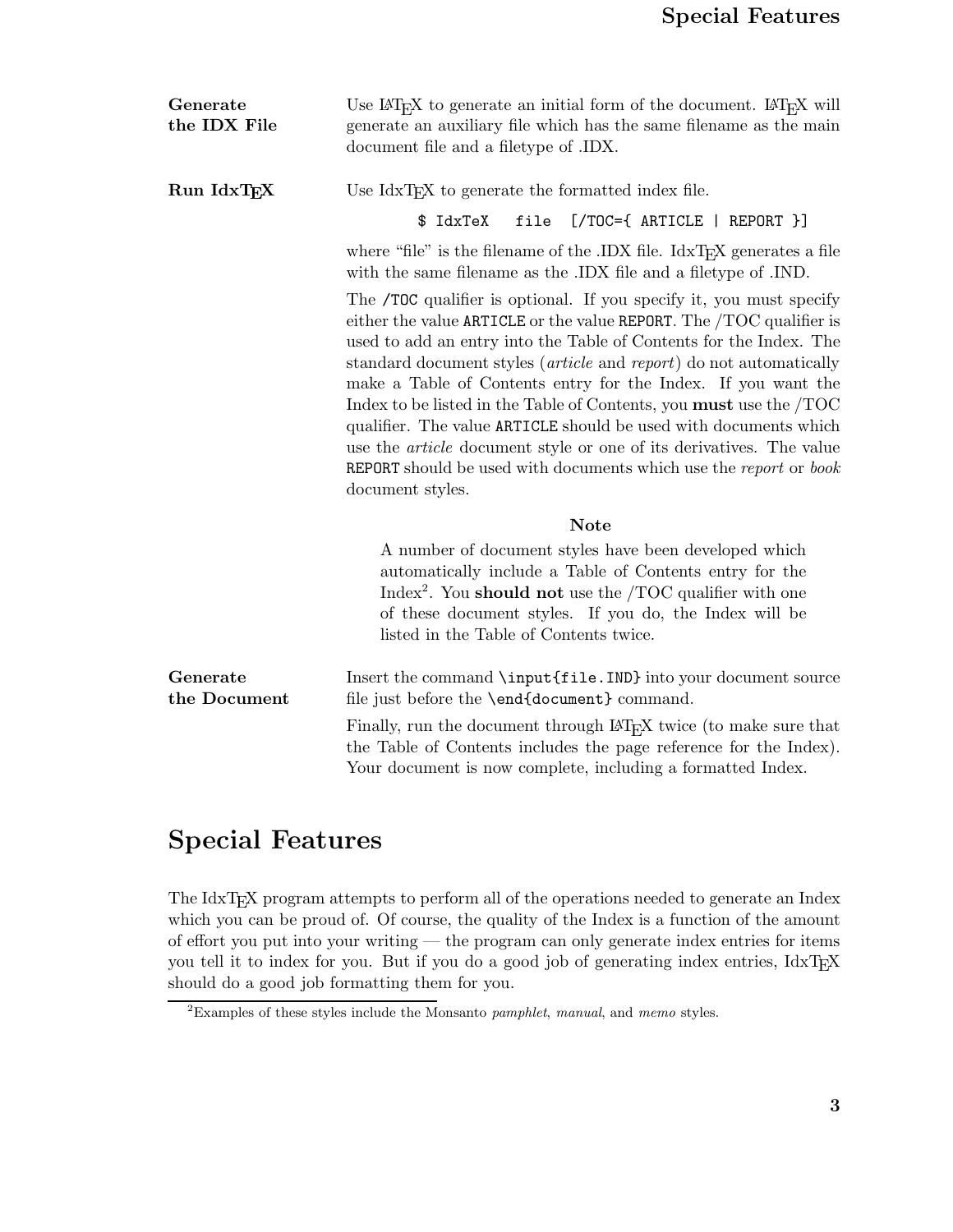| Index<br>Generation   | The .IND file generated by IdxT <sub>F</sub> X contains all of the commands<br>necessary to generate the index. The file contains a \begin{theindex}<br>command. This sets up the Index environment according to your<br>current \documentstyle. For example, in the <i>article</i> \documentstyle,<br>the index is an unnumbered section. In the report \documentstyle,<br>the index is an unnumbered chapter.                                                                                                                                                       |
|-----------------------|-----------------------------------------------------------------------------------------------------------------------------------------------------------------------------------------------------------------------------------------------------------------------------------------------------------------------------------------------------------------------------------------------------------------------------------------------------------------------------------------------------------------------------------------------------------------------|
|                       | The last line in the file is a <b>\end{theindex}</b> command. This com-<br>mand ends the Index environment. Between these lines are found<br>all of the commands needed to generate the Index.                                                                                                                                                                                                                                                                                                                                                                        |
| Alphabetical<br>Index | The index is generated in an alphabetized, two-column format by<br>major index entry. Special characters such as "\" don't participate<br>in the alphabetization, so a term like $\begin{array}{c} \beta \end{array}$ is indexed under "B",<br>not under " $\Upsilon$ ".                                                                                                                                                                                                                                                                                              |
|                       | For clarity, the group of index entries which begin with one letter<br>of the alphabet are set off from the index entries beginning with<br>the next letter of the alphabet with vertical spacing and a heading.<br>See the index of this document for examples.                                                                                                                                                                                                                                                                                                      |
| <b>Index Levels</b>   | Items are inserted into the Index by using the <b>\index</b> command.<br>For example, to index the term "entry", enter \index{Entry} at<br>the appropriate place in the text of your document. The informa-<br>tion entered as the argument to <b>\index</b> will appear as specified<br>(special visual effects are discussed below). The page number on<br>which the <b>\index</b> command appeared will be displayed.                                                                                                                                              |
|                       | This approach generates a simple Index. That is, all terms are<br>on the same footing. It is often convenient, however, to have terms<br>appear as subindices under an index term. For example, if you were<br>discussing "Commands", you might wish to have separate index<br>entries for "Add Command" and "Change Command". However,<br>in addition, you should create an index entry for "Commands" and<br>place "Add" and "Change" as subindices under it. This technique<br>generates an index which is more helpful for the person looking for<br>information. |
|                       | IdxT <sub>F</sub> X actually supports three such levels of indexing $-$ a main<br>index item, a subindex item, and a subsubindex item. In analogy to<br>the indexing capabilities of the RUNOFF program, the ">" symbol<br>is used to separate the index term from the subindex term and the<br>subindex term from the subsubindex term in the <b>\index</b> command.<br>For example,                                                                                                                                                                                 |

\index{Top Level Item>SubItem>SubSubItem}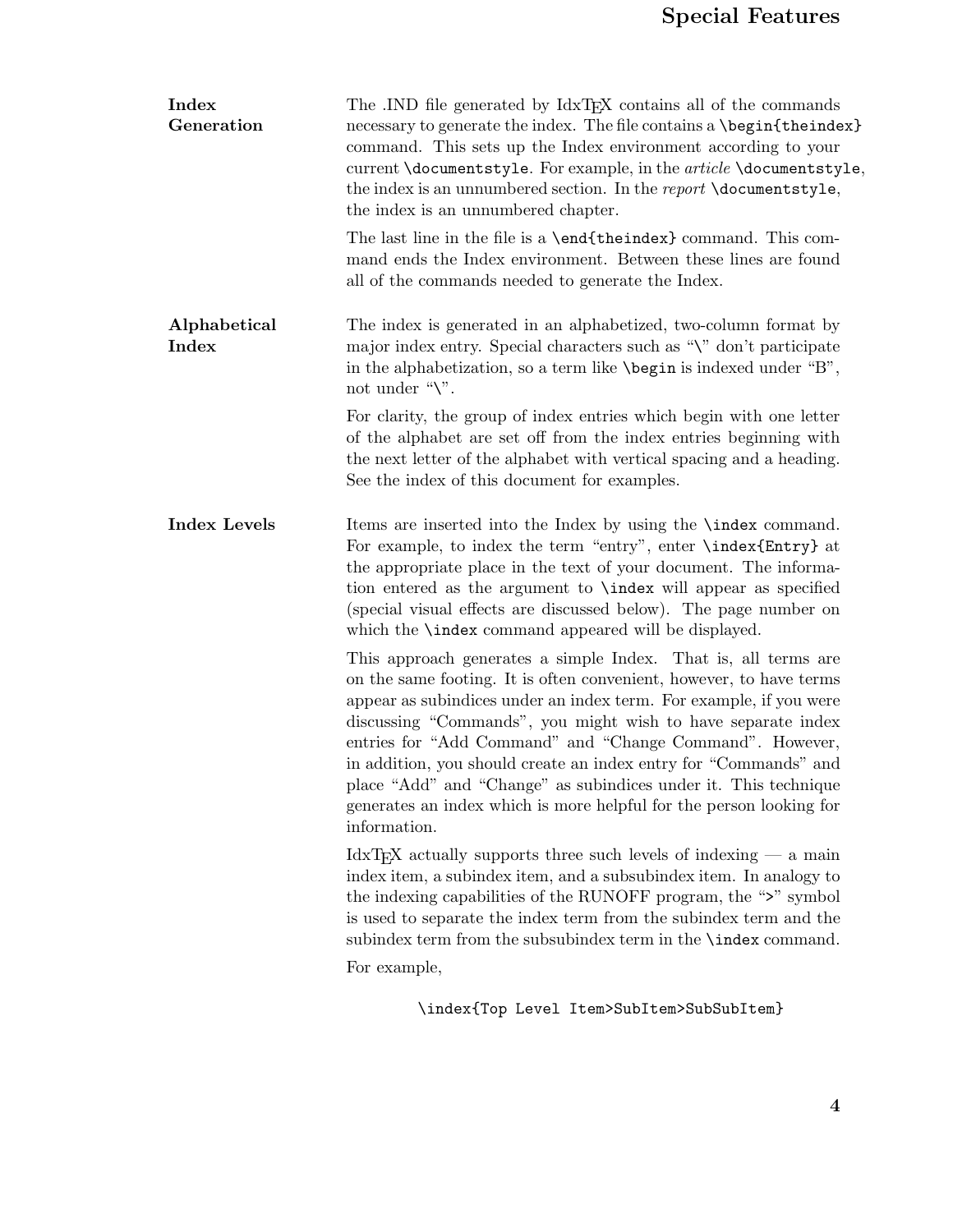generates such three-level deep index entry in the index. Look at the index of this document to see it.

There are two important points to note here.

|                      | $\bullet$ First, each <b>\index</b> command generates a single page number<br>reference in the index. The page number is associated with the<br>lowest level of the index specified. Therefore, in this example,<br>the page number is associated with the "SubSubItem" entry,<br>not any of the higher entries. If you want page numbers at all<br>levels, you must use several <b>\index</b> commands.<br>All subitems are displayed in alphabetical order below their<br>top-level item. All subsubitems are displayed in alphabetical<br>order below their second-level item. |
|----------------------|-----------------------------------------------------------------------------------------------------------------------------------------------------------------------------------------------------------------------------------------------------------------------------------------------------------------------------------------------------------------------------------------------------------------------------------------------------------------------------------------------------------------------------------------------------------------------------------|
|                      | • Second, the $\geq$ symbol used to separate items of different levels<br>is normally a math symbol. As such, it is possible that you<br>will want to index a math expression which contains it. This is<br>okay, because $IdxT_FX$ is sensitive to the use of $\$\$ as a command<br>to enter or leave math mode and will not consider $\geq$ a level<br>separator unless it is <i>not</i> in math mode.                                                                                                                                                                          |
|                      | While IdxT <sub>F</sub> X allows you to be pretty wordy in your index terms<br>(there is a practical limit of about 110 characters for the text con-<br>tained in an <b>\index</b> command}, your index will be most effective<br>if you select short and concise index terms. People usually scan an<br>index quickly, looking for something that looks like what they are<br>interested in. A lengthy exposition in an index term makes this<br>difficult.                                                                                                                      |
| Item<br>Highlighting | Sometimes it is desirable to make a word or phrase (or even an<br>entire index entry) stand out in the Index. This is referred to as<br>Item Highlighting, and is an effective technique to make the Index<br>more useful, if not overdone.                                                                                                                                                                                                                                                                                                                                       |
|                      | Use the normal $\text{LATF}X$ commands to generate the desired highlight-<br>ing. For example, the following commands appear in this document.                                                                                                                                                                                                                                                                                                                                                                                                                                    |
|                      | \index{Highlighting>A {\bf boldface} entry}<br>\index{Highlighting>An {\em italic\/} entry}                                                                                                                                                                                                                                                                                                                                                                                                                                                                                       |
|                      | Look for the result in the index!                                                                                                                                                                                                                                                                                                                                                                                                                                                                                                                                                 |
|                      | From the standpoint of IdxTEX, the item, subitem, and subsubitem<br>are processed as different text elements. Therefore, if you wish to<br>highlight more than one level of the index, you must handle each<br>one independently. That is,                                                                                                                                                                                                                                                                                                                                        |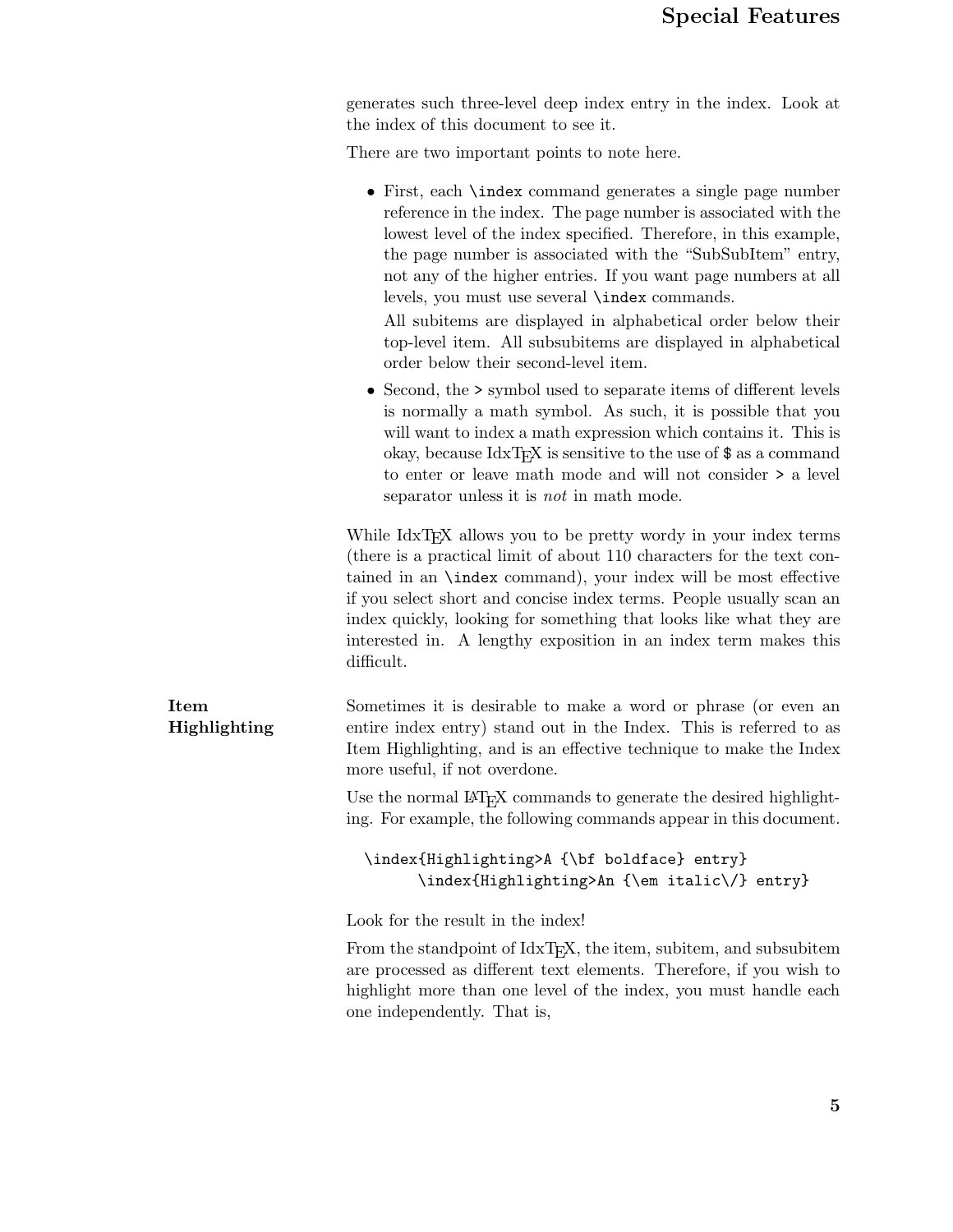|                                             | \index{{\bf One>Two>Three}}                                                                                                                                                                                                                                                                                 | WRONG!   |
|---------------------------------------------|-------------------------------------------------------------------------------------------------------------------------------------------------------------------------------------------------------------------------------------------------------------------------------------------------------------|----------|
|                                             | is incorrect, but                                                                                                                                                                                                                                                                                           |          |
|                                             | \index{{\bf 0ne}>{\bf Two}>{\bf Three}}                                                                                                                                                                                                                                                                     | CORRECT! |
|                                             | will produce the desired result.                                                                                                                                                                                                                                                                            |          |
| Page Number<br>Highlighting                 | Sometimes, when you are indexing the same term in many places<br>in a document, you may wish to help the reader decide which is the<br>primary reference and which are secondary references. One way<br>of doing this is to provide visual highlighting of important page<br>numbers.                       |          |
|                                             | IdxT <sub>F</sub> X provides a mechanism to cause a page number of a reference<br>to be printed in <b>boldface</b> , in <i>italics</i> , or <u>underlined</u> . There are three<br>special characters recognized by IdxTFX when they appear as<br>the first character of an <i>\index</i> command argument. |          |
|                                             | • The $\hat{\ }$ command is used to make the page number reference<br>appear in <b>boldface</b> .                                                                                                                                                                                                           |          |
|                                             | • The ~ command is used to make the page number reference<br>appear in <i>italics</i> .                                                                                                                                                                                                                     |          |
|                                             | • The _ command is used to make the page number reference<br>appear <u>underlined</u> .                                                                                                                                                                                                                     |          |
|                                             | For example, in this document, the following index commands ap-<br>pear.                                                                                                                                                                                                                                    |          |
|                                             | \index{^Page Numbers>boldface}                                                                                                                                                                                                                                                                              |          |
|                                             | \index{"Page Numbers>italics}<br>\index{_Page Numbers>underlined}                                                                                                                                                                                                                                           |          |
|                                             | Look at the index to see the results!                                                                                                                                                                                                                                                                       |          |
|                                             | <b>Note</b>                                                                                                                                                                                                                                                                                                 |          |
|                                             | These special characters must appear as the first character<br>of an <b>\index</b> command argument. If they appear after<br>$a \geq (i.e., as the first character of a subindex entry or a)$<br>subsubindex entry), they will not work. In fact, they will<br>cause a IAT <sub>E</sub> X error!            |          |
| <b>Special</b><br>$M_{\rm E}$ X<br>Commands | Occasionally (such as in this document), it is desirable to include<br>$IAT$ <sub>E</sub> X commands in the index in an index entry to create special<br>effects or because the command itself is being referenced. IdxTEX                                                                                  |          |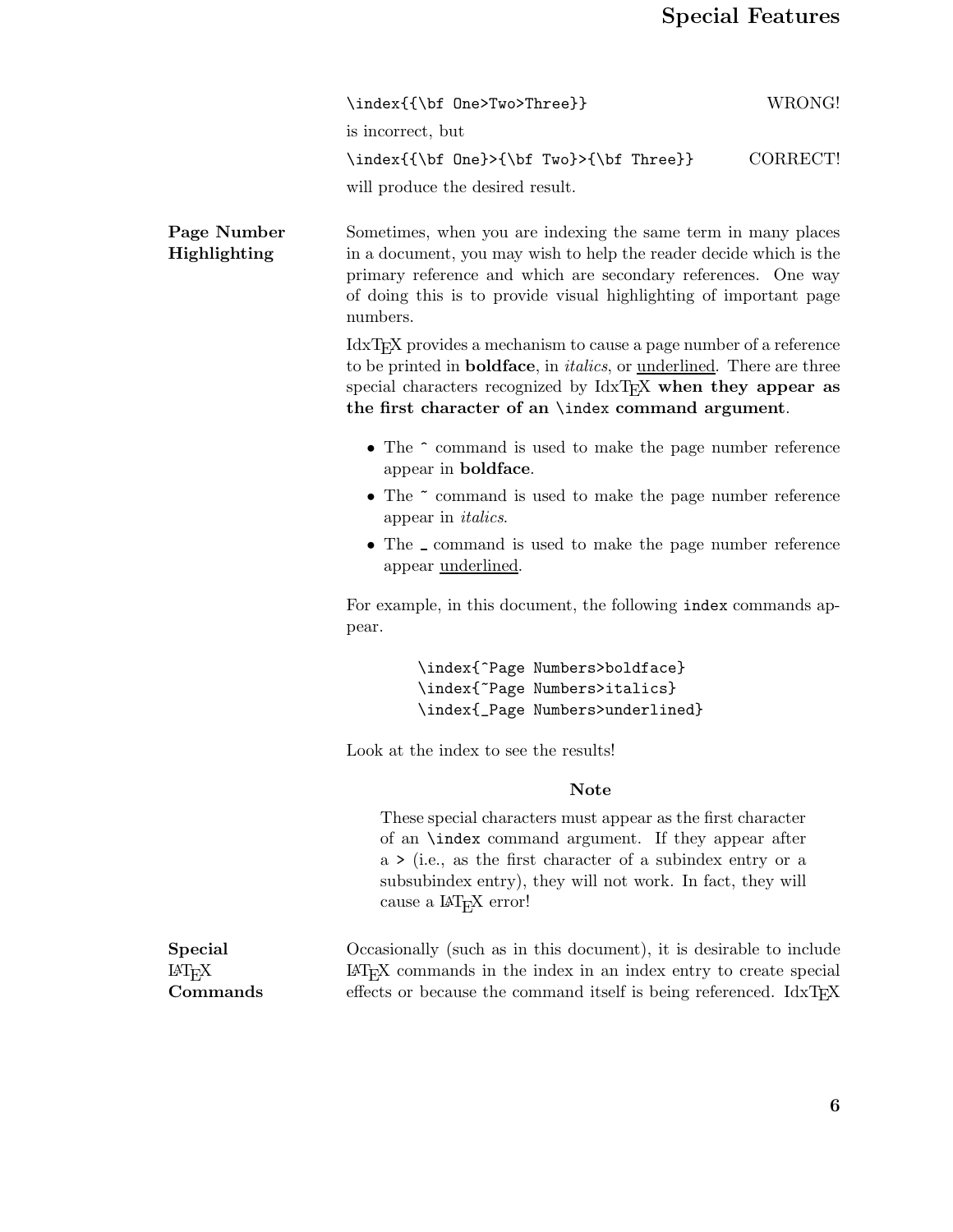supports this — just type the entries as you would expect them to appear.

The trick is that IdxTEX tries to alphabetize your entries correctly. This means that it must figure out how to alphabetize LAT<sub>E</sub>X commands, whose displayed images are different than the character strings which generate them.

The following rules attempt to indicate how  $\text{IdxTeX}$  treats  $\text{LATEX}$ commands when it finds them.

- *•* Accents are ignored when figuring out how to spell a term. This means, for example, that "se\"{n}or" is treated as if it were spelled "senor".
- Text contained in "\verb" or "\verb\*" commands are spelled as if the command were not present. For example, the index entry " $\verb|\verb|verb+\\Pi+"$  is treated as if it were spelled " $\verb|Pi|.$ ".
- *•* Commands which affect font size or type style are ignored when figuring out how something is spelled. For example, "\sc term" is treated as if it were spelled "term". Note, however, that this applies only to spelling. The term will be displayed as you want it.
- Case is ignored in spelling considerations. Terms like "large" and "Large" are treated as identical. Only one reference (with two page numbers) will appear — the first form seen will be used.
- IdxT<sub>E</sub>X ignores the grouping commands " $\{$ ", " $\}$ ", and "\$" when placing a term in alphabetical order. On the other hand, the sequences which generate explicit characters (i.e.,  $\mathcal{H}$ , "\}", and "\\$") are handled as if they were the characters themselves — the " $\mathcal{N}$ " is ignored for spelling. For example, the term "{\bf The \{ Command}" will be alphabetized as if it were spelled "The { Command".
- All "\" characters are ignored. The term "\begin" will be located in the Index as if it began with the "b", not the " $\mathcal{N}$ ".

## **Page Ranges**

IdxT<sub>E</sub>X supports two types of page ranges — implicit and explicit.

An implicit page range is one which is discovered during index processing. For example, if it turns out that a particular item is indexed on three consecutived pages, then this is an implicit range.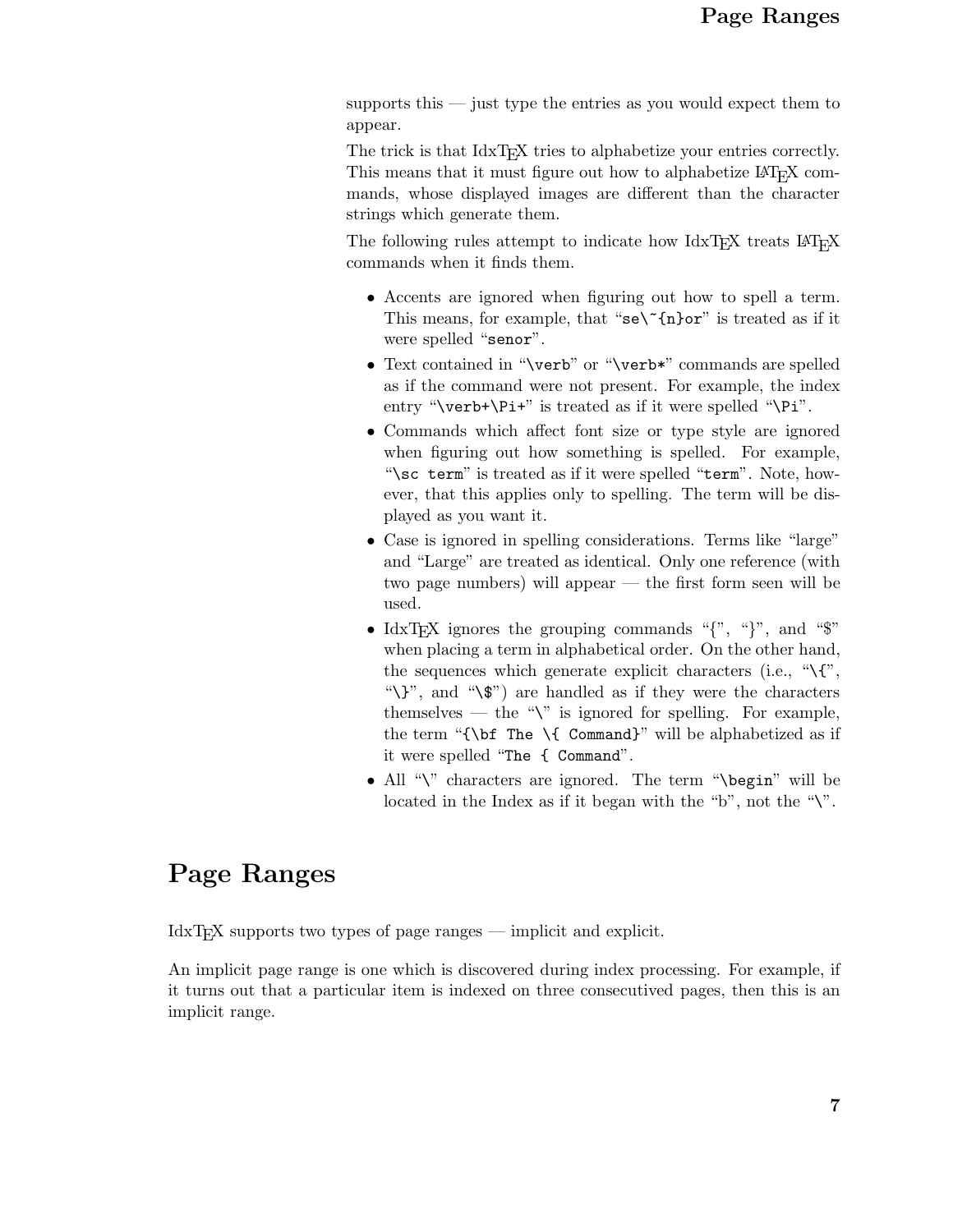An explicit page range is one in which you specifically indicate that an item being referenced is discussed on a particular page and succeeding pages.

### **Implicit Page Ranges**

Suppose that you index the term "Command" a number of times within your document and it turn out (when you use  $\mathbb{A}T_FX$  to format it) that the references occur on pages 10, 15, 16, 17, 20, and 21. IdxT<sub>E</sub>X will recognize that there are two implicit page ranges here and will display the reference in the index as

Command, 10, 15–17, 20–21

This processing occurs automatically — you need not do anything special to get it to occur (except, of course, insert the \index commands where they are needed).

In some document styles, chapter-oriented page numbering is used. From the standpoint of IdxTEX, a chapter oriented page number is any page number which consists of a string (which is usually numeric) followed by one or more dashes, followed by a page number. For example, 2--6 and Ref--12 are typical chapter oriented page numbers.

Since the IdxTEX program parses and recognizes page numbers in this format as well as simple numeric page numbers, it is able to correctly build ranges for chapter oriented documents. For example, if references to "Command" occurred on pages 2–6, 3–7, 3–8, 3–9, and  $4-10$ , then IdxT<sub>E</sub>X would build an index entry of the form

Command, 2–6, 3–7 to 3–9, 4–10

So far, we have considered page numbers which have no visual highlights. If one or more of the page number references in a range has a highlight, the range is broken up into subranges, so that each sub-range has the same visual highlight. For example, if references to "Noise" occurred on pages 20 through 26, with the references on pages 22 and 23 flagged as underlined and the references on pages 24 and 25 flagged as boldface, then  $Idx$ TEX would generate an index entry of the form

Noise, 20–21, 22–23, **24–25**, 26

### **Explicit Page Ranges**

Another form of page range occurs when a single reference indicates that a particular topic is covered on a particular page and following pages. In this kind of reference, only one index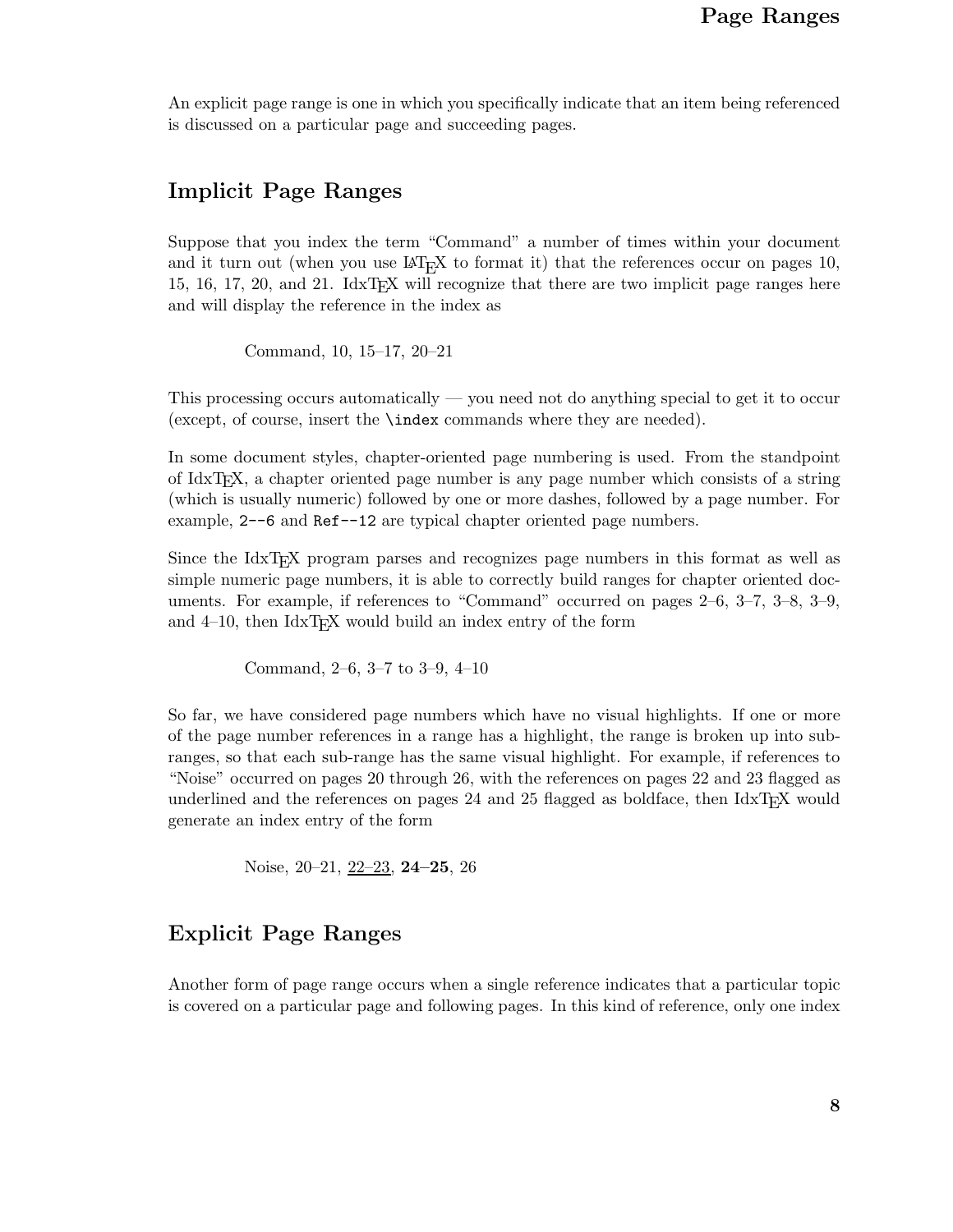item is needed — for the first page referenced. By convention, the letters ff follow that page reference to mean "and following".

To specify this type of reference, use the # symbol as the first character in the index entry (just as if it were a special type of page highlight). For example, the reference \index{#Page Ranges>Explicit} was placed at the beginning of this section. Look to the index to see the result.

There are two special features of this notation.

*•* Explicit page ranges take precedence over implicit page ranges. That is, if an explicit range entry occurs within an implicit range, then the whole implicit range is condensed into a single explicit reference. For example, if the reference to "Command" was made on pages 20 through 25 and the reference on page 23 was explicit, then the output would have the form

Command, 20ff

rather than.

Command, 20–22, 23ff, 24–25

*•* Explicit page ranges take precedence over all page highlighting. If

\index{~Command}\index{#Command}

occurs, for example, then the italic reference is ignored.

### **Cross References**

It is not uncommon in an index to want to reference a term in a variety of different ways, so that people will be easily able to find the reference they need. This is often a lot of work, however, because you don't normally want to repeat a big list of \index commands for every place where a term is referenced. Instead, a great deal of effort can be saved if you can index the term thoroughly once, and then *cross reference* it in all its synonyms.

For example, suppose you are describing the syntax of a command. You index the various forms of the command under the term "Syntax". However, you also want to place an alternate entry in the index under "Command Syntax" in case people look there first. Obviously, you'd rather not repeat all of your index commands twice to get a complete set of references. Instead, you'd like to **refer** the reader who looks up "Command Syntax" to try "Syntax" for the information.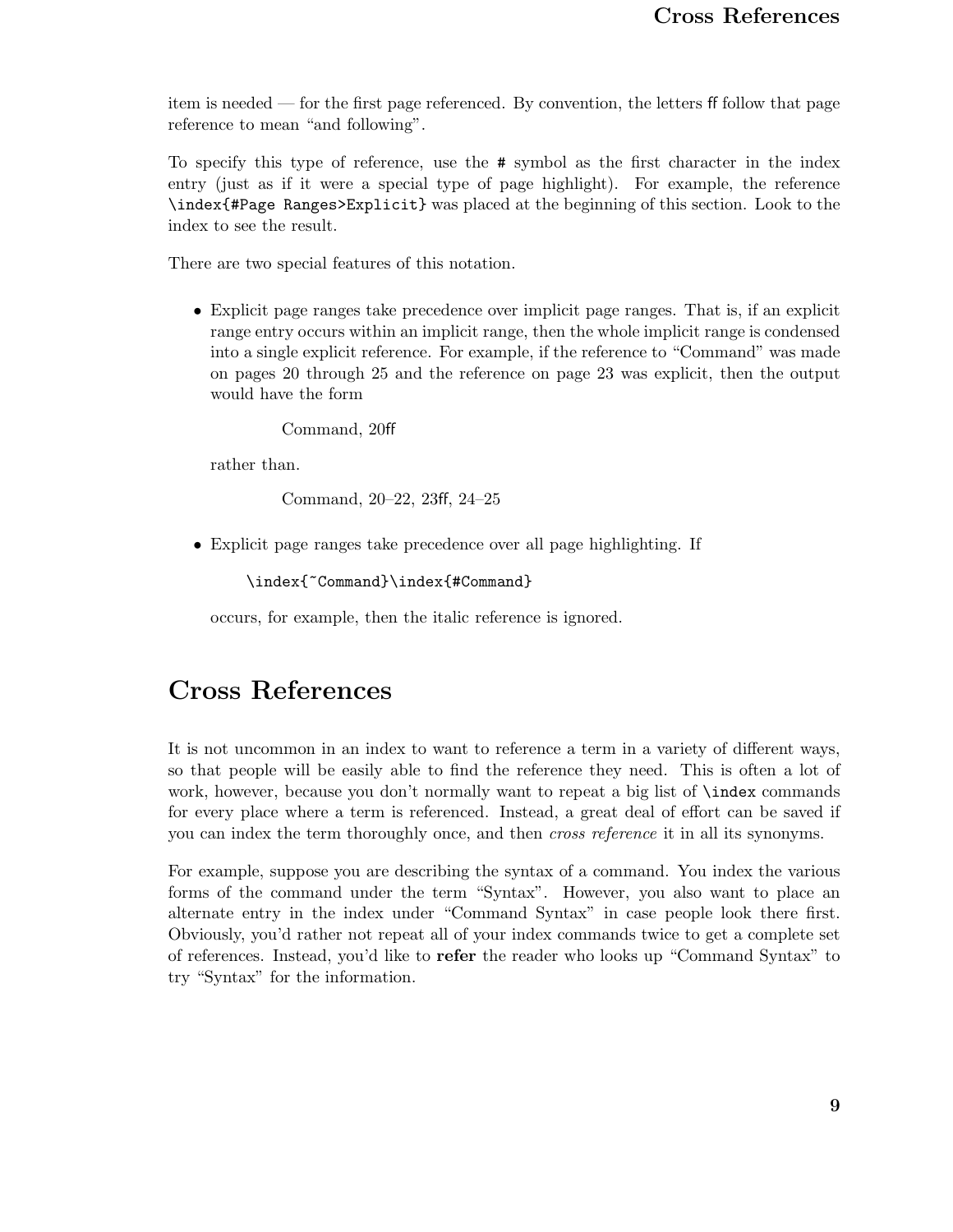IdxT<sub>E</sub>X supports this capability. The special symbol " $\&$ " is used too indicate the beginning of a cross reference, which is used **instead of the page reference** in the entry. In our example above, entering \index{Command Syntax&Syntax} produces the desired result look at the index.

You can combine cross references with page references. For example,

\index{Combining References} \index{Combining References&Cross References}

contains a page reference and a cross reference, as is shown in the index.

For convenience, the notation \index{aaa&bbb>ccc>ddd} generates a cross reference to bbb, ccc, ddd, so you can use the same syntax in your cross references as you do in your index terms themselves. Note that the text following the "&" must obey all of the rules associated with index entries in general.

You can include as many cross references as you like. For example, the sequence

\index{aaa&bbb} \index{aaa&ccc} \index{aaa&ddd}

is perfectly acceptable. In the index, it generates

aaa, *see •* bbb d *•* ccc e *•* dddD

Also note that a cross-reference entry does not, in itself, contain any page number information. Therefore, the index entries containing cross referencing may appear anywhere. For example, you could build a basic index in your document, then add all the appropriate cross reference entries later, all in one place in your text. Note, however, that cross references in index entries are treated like simple text  $-$  IdxT<sub>E</sub>X does not check to make sure that a cross reference entry actually exists. So be careful when creating them, to avoid misleading your reader.

### **Master Index Processing**

A Master Index is a document in a set of documents which contains a complete index of all terms indexed in **any** of the other volumes of the document set. IdxTEX provides support for the automatic generation of a Master Index.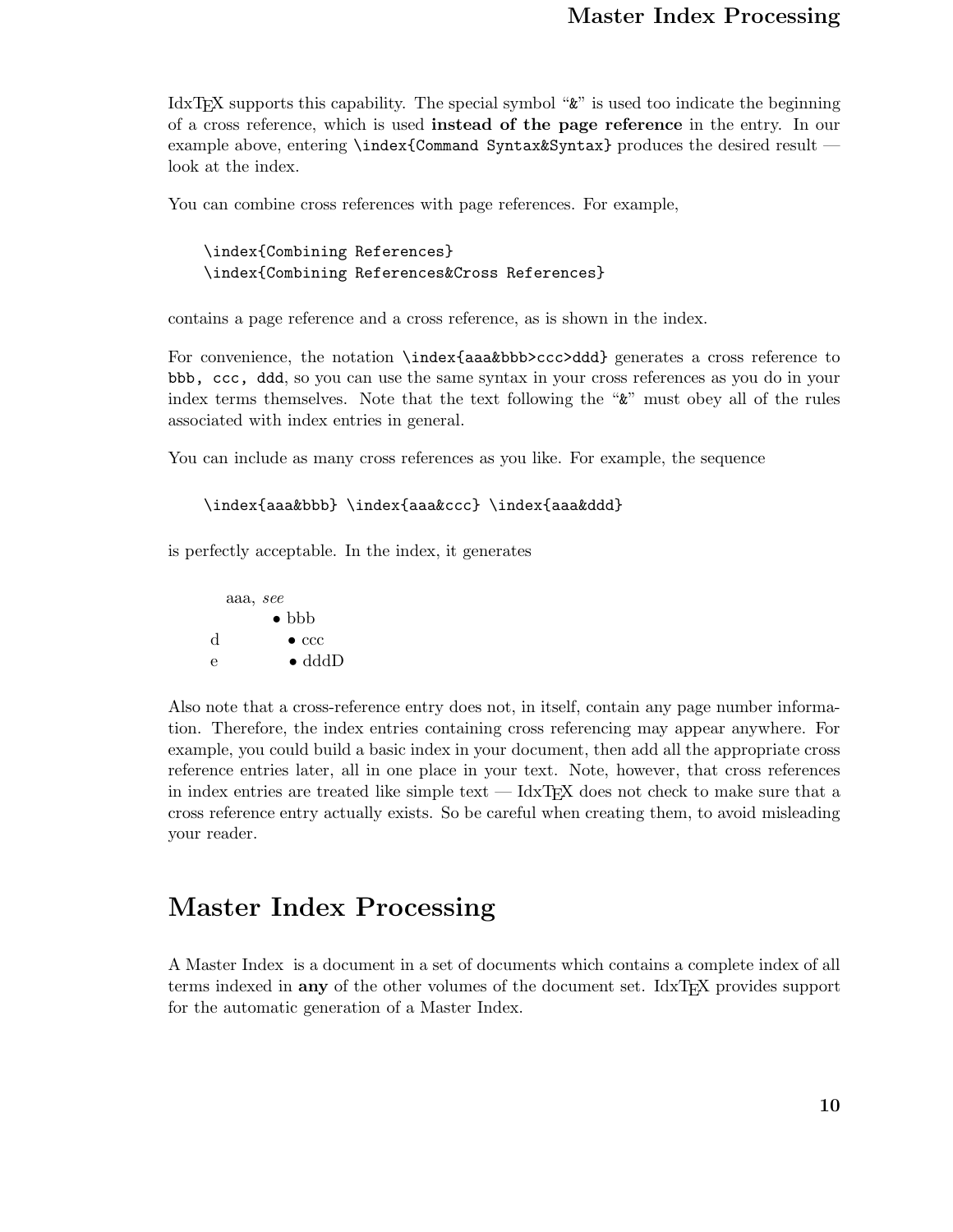| Prepare the<br><b>Individual Indices</b> | The first step is to run all of the other documents in the document<br>set through $\text{LipX}$ , so that all of the . IDX files are generated. These<br>files are used by IdxT <sub>E</sub> X to format the Master Index.                                                                                                                                                |
|------------------------------------------|----------------------------------------------------------------------------------------------------------------------------------------------------------------------------------------------------------------------------------------------------------------------------------------------------------------------------------------------------------------------------|
| Build the<br>MDX File                    | IdxT <sub>F</sub> X must be made aware of which . IDX files to use to build the<br>Master Index. In addition, it is important to define a <i>label</i> which<br>is associated with each volume in the Master Index, so that the<br>reader can figure out which volume to look to find the reference.                                                                       |
|                                          | Both of these requirements are handled by a new auxiliary file called<br>the MDX File. The format of this file is quite simple. For each volume<br>which you wish to be included in the Master Index, insert a line in<br>the .MDX file of the form                                                                                                                        |
|                                          | \usefile{label}{idx-file}                                                                                                                                                                                                                                                                                                                                                  |
|                                          | Here, "label" is the label which you wish to be associated with the<br>volume in the Master Index and " $idx$ -file" is the file specification<br>of the associated . IDX file which contains the relevant information.                                                                                                                                                    |
|                                          | For example, suppose you have a document set containing four<br>documents — a User's Guide, a Reference Manual, an Operations<br>Manual, and an Installation Guide. You wish to build an Introduc-<br>tion document which contains a Master Index of the document set.<br>In this case, you might build an .MDX file named INTRO.MDX which<br>contains the following lines |
|                                          | \usefile{User}{user_guide}<br>\usefile{Ref}{ref_manual}<br>\usefile{0perator}{op_manual}<br>\usefile{Install}{install}                                                                                                                                                                                                                                                     |
|                                          | This example assumes that the .IDX file for the User's Guide is<br>USER_GUIDE. IDX, etc. When IdxTFX processes the Master Index,<br>it uses a default file specification of SYS\$DISK: []. IDX with each file<br>specified in the .MDX file.                                                                                                                               |
| Run IdxTEX                               | Next, process the .MDX file with IdxTFX.                                                                                                                                                                                                                                                                                                                                   |
|                                          | \$ IDXTEX intro / MASTER                                                                                                                                                                                                                                                                                                                                                   |
|                                          | The /MASTER qualifier indicates that IdxT <sub>F</sub> X is to prepare a Mas-<br>ter Index. In this case, the filename parameter of the IdxT <sub>F</sub> X com-<br>mand is the specification of the .MDX file. A default file specification<br>of SYS\$DISK: []. MDX is used.                                                                                             |
|                                          | IdxTFX will read the specified .MDX file and will read and process<br>each of the . IDX files specified in it. It will generate a master index                                                                                                                                                                                                                             |
|                                          |                                                                                                                                                                                                                                                                                                                                                                            |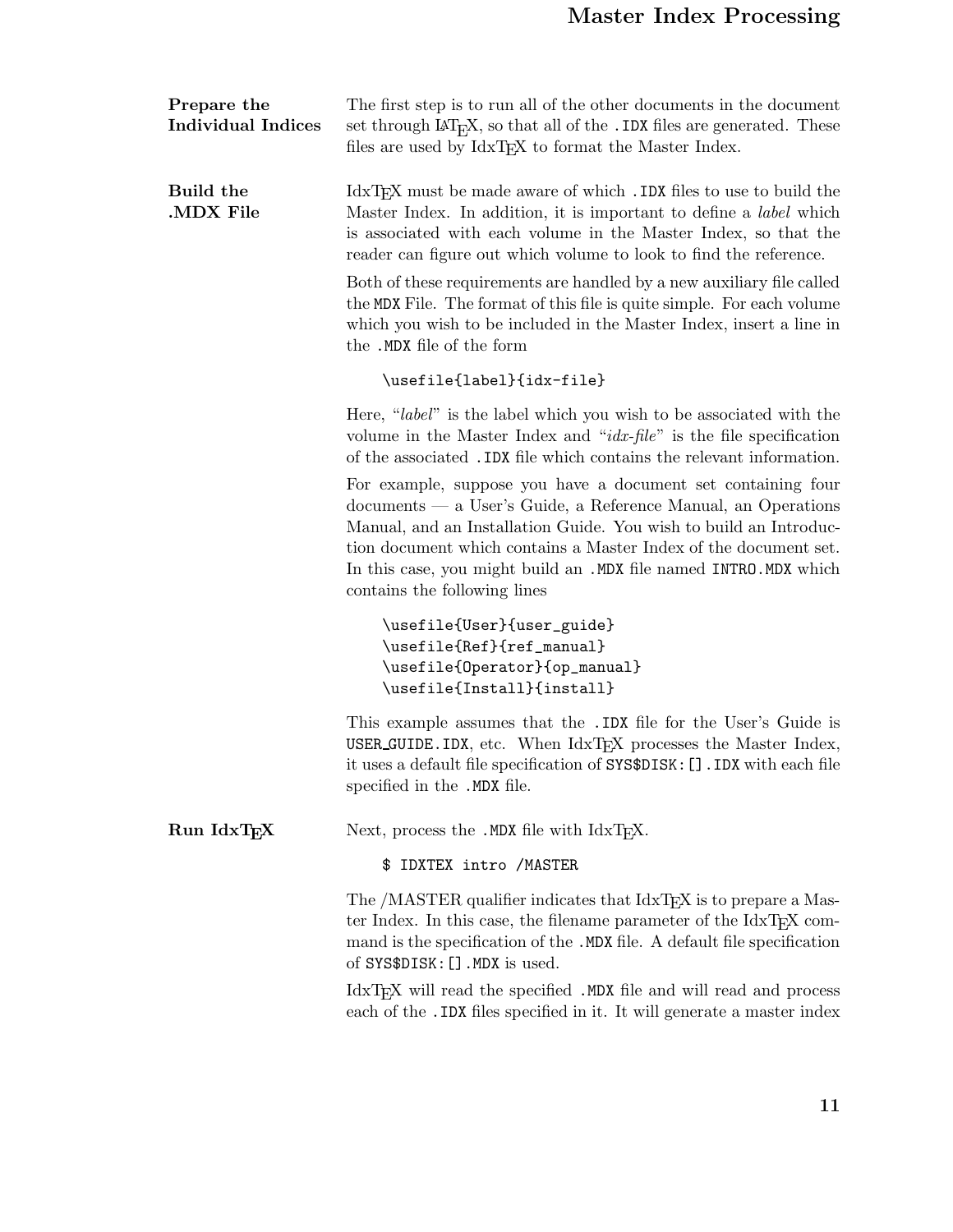output file which has the same name as the .MDX file, but with the .MND filetype. In this example, IdxTEX will generate the file INTRO.MND.

**Build the Master Index** The final step in building the Master Index is to include a \input command to incorporate the .MND file into the final volume and to run IAT<sub>E</sub>X on it, just as in the normal index case.

In our example, include the command

\input{intro.mnd}

in the file INTRO. TEX and process this file using  $\mathbb{A}T_{E}X$  as usual.

The result will be a Master Index, which contains all of the index information contained in the volume set, formatted so that users will easily be able to find it. In particular, if a term is referenced in more than one volume of the volume set, its references for each volume are clearly separated from each other to make it clearer which volumes are associated with which page references.

In short, IdxTEX now makes it as easy to generate an attractive Master Index to a set of documents as it does to generate an Index to each volume of the set.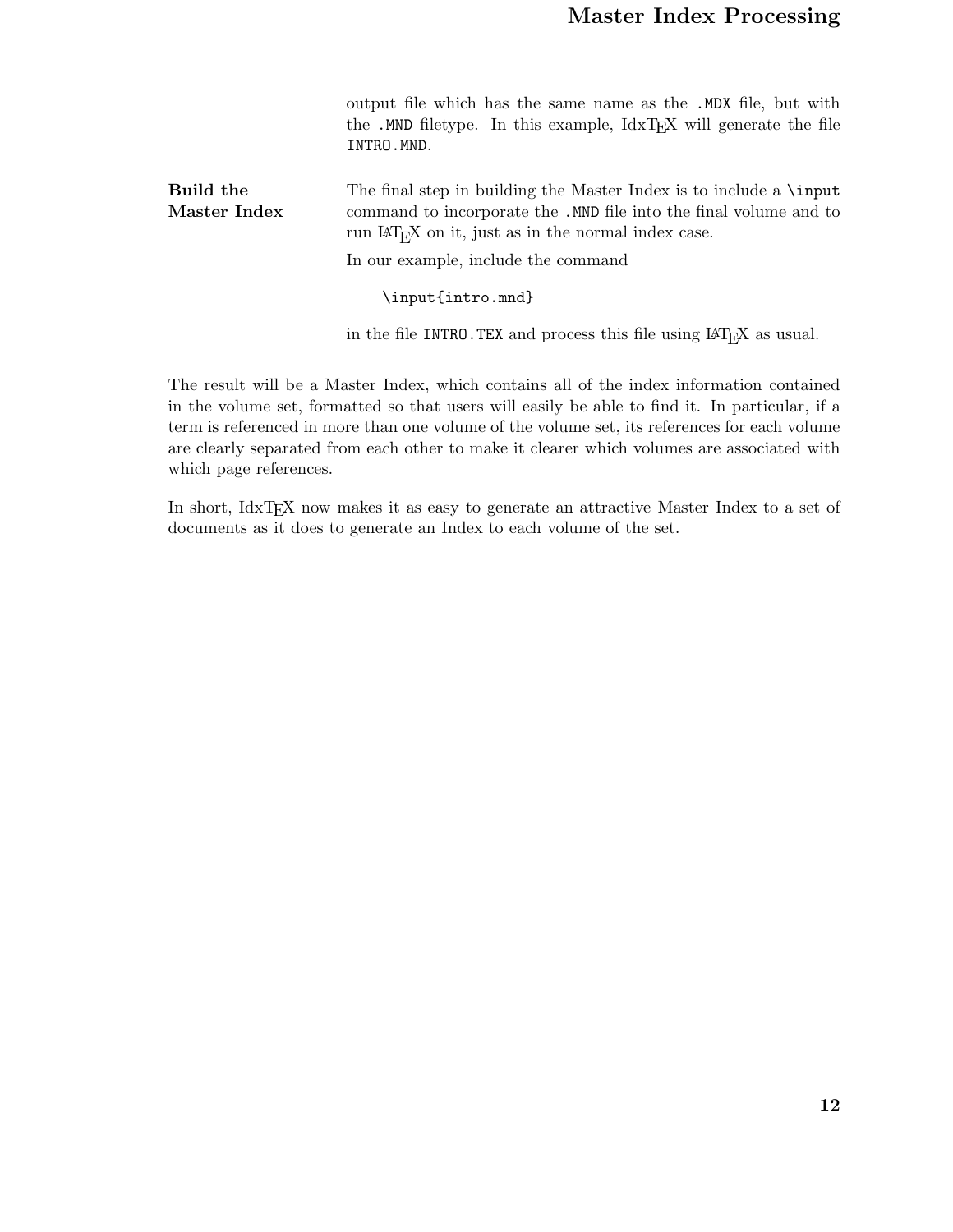### **Index**

**—B—**

\begin{theindex} Command, 4

### **—C—**

Combining References, 10; *see also •* Cross References Command Syntax, *see •* Syntax Cross References, 9ff

#### **—E—**

\end{theindex} Command, 4 Entry, 4

#### **—H—**

Highlighting A **boldface** entry, 5 An *italic* entry, 5

#### **—I—**

IDX File, 1, 3 IdxTEX Features Alphabetized, Two-Column Index, 2, **4** \verb Command Supported, 2, **6** Complete Index Generation, 2, **4** Cross References, 2 Index Item Highlighting, 2, **5** Master Index Generation, 2 Page Number Highlighting, 2, **6** Page Number Ranges, 2 Three Levels of Indexing, 2, **4** IND File, 1, 3–4 \index Command, 1–2, 4

Use of #, 9 Use of &, 10 Use of  $\ge$ , 4 Use of  $\hat{\phantom{a}}$ , 6 Use of  $\overline{.}$ , 6 Use of  $\tilde{\phantom{a}}$ , 6 \indexentry Command, 1 \input{file.IND}, 3

#### $-$  M  $-$

\makeindex Command, 1–2 Master Index, 10–12 Definition, 10 Generation, 12 The .MDX File, 11 The .MND File, 11

#### **—P—**

Page Numbers boldface, **6** italics, *6* underlined, 6 Page Ranges, 7ff Explicit, 8ff Implicit, 8ff Preamble, 1–2

#### **—S—**

SubIndex (>) Command, 4 Syntax, 3 /MASTER Qualifier, 11 /TOC Qualifier, 3 Filename Parameter, 3, 11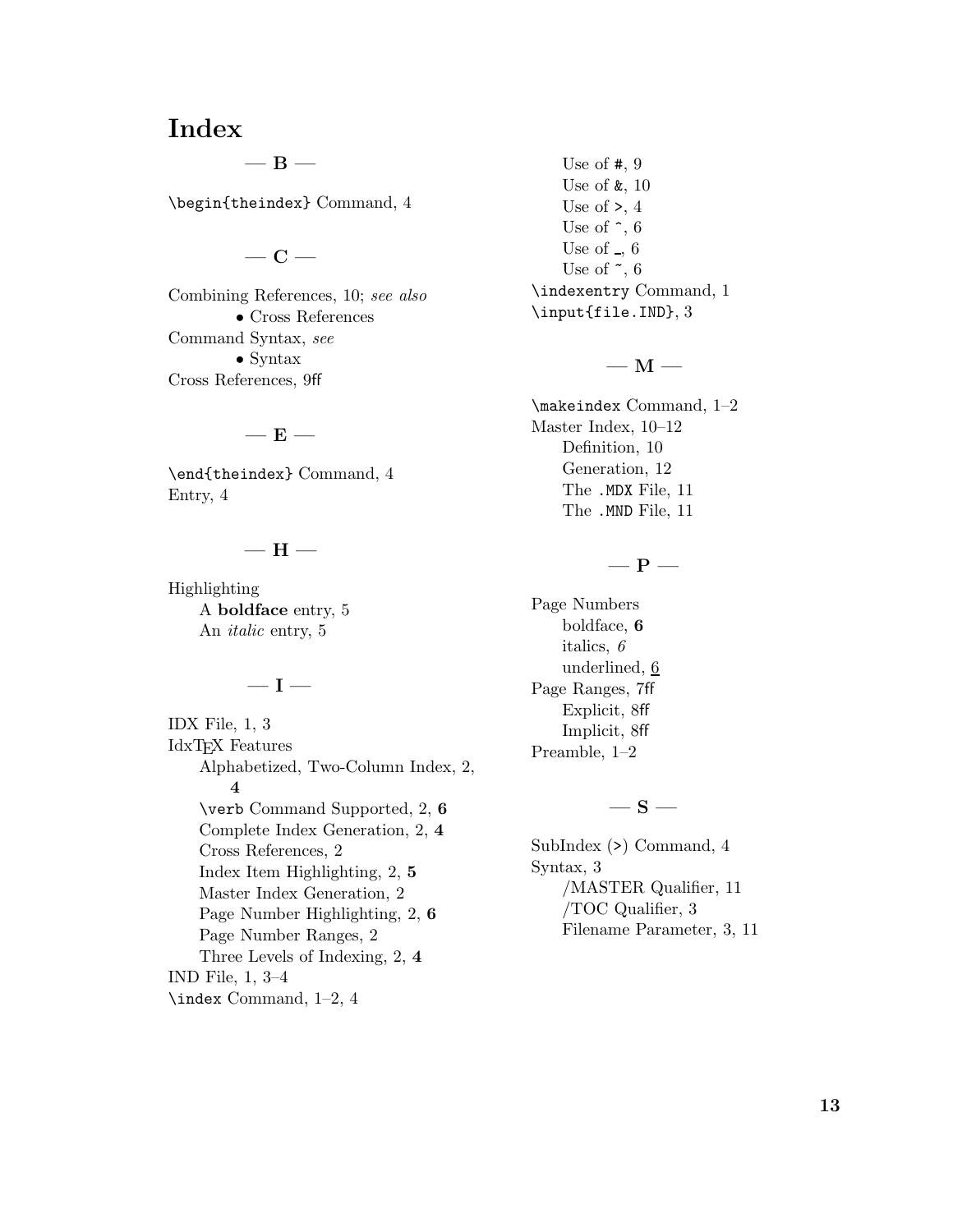**Index**

### **—T—**

theindex Environment, 2 Top Level Item SubItem SubSubItem, 5